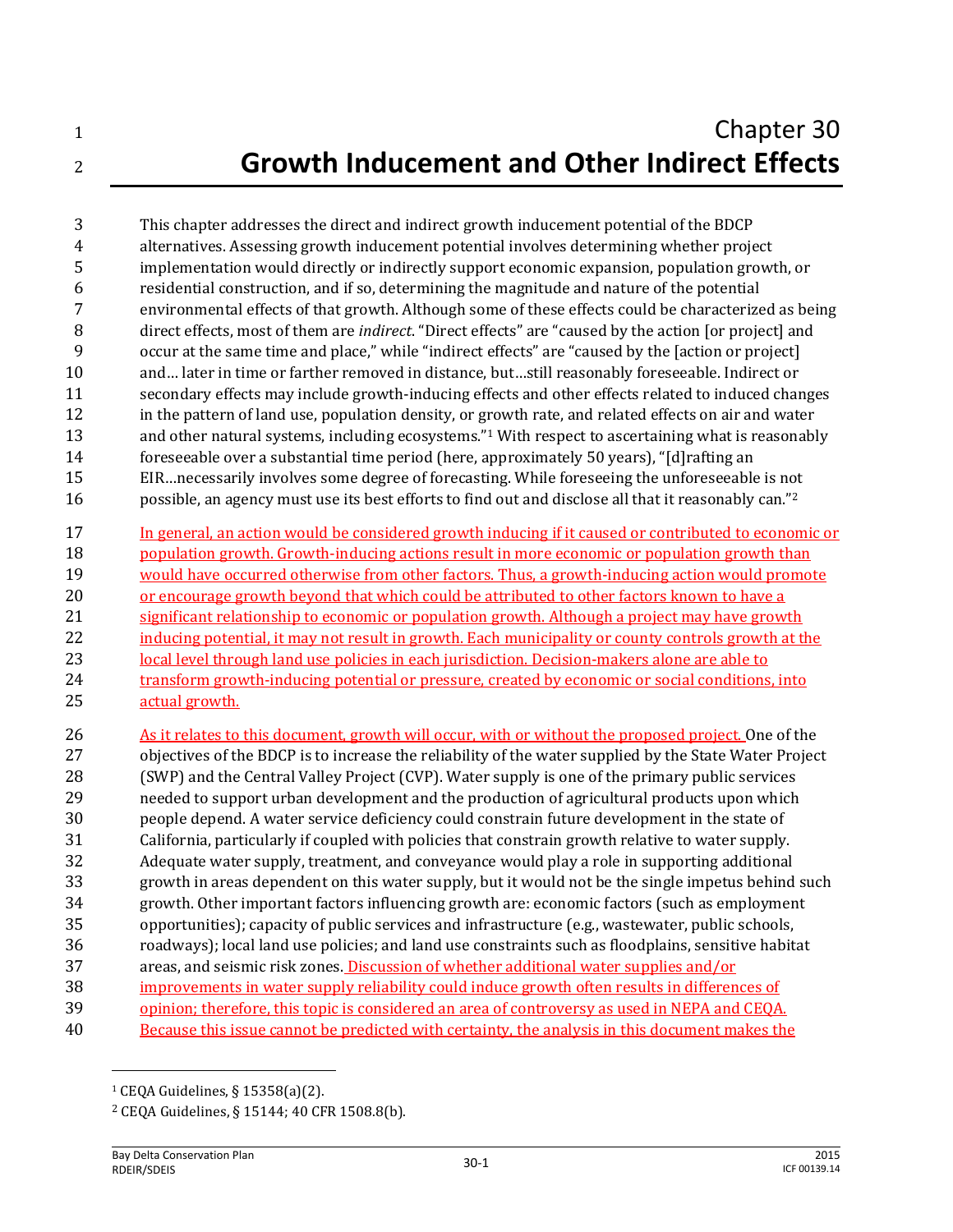- assumption that any increase in water supplies and/or improvements in water supply reliability
- associated with the proposed BDCP will stimulate growth, as discussed in Section 30.3,
- Environmental Consequences.

# **30.3 Environmental Consequences**

### **30.3.1 Methods for Analysis**

#### **30.3.1.1 Direct Growth Inducement Potential**

 Alternatives 1A through 9 involve the construction and operation of water supply conveyance facilities. The analysis of direct growth inducement potential looked at whether the proposed project could foster economic or population growth, or the construction of additional housing,

directly in the surrounding environment. (CEQA Guidelines 15126.2(d)) The analysis compared the

- number of construction and permanent operations and maintenance jobs associated with the
- alternatives with the labor force located in the Delta vicinity and evaluated the capacity of the local
- 13 labor force to meet project-generated employment demand.

#### **30.3.1.2 Indirect Growth Inducement Potential**

 To determine indirect growth inducement potential, the analysis looked at whether the proposed project could foster economic or population growth, or the construction of additional housing, 17 indirectly in the surrounding environment. (CEOA Guidelines 15126.2(d)) aAlternatives were evaluated for their potential to stimulate additional housing development and the need for services by (1) increasing water deliveries to SWP/CVP contractors that could support additional population 20 in their service areas<sup>2</sup>; (2) constructing new access roads in the vicinity of project facilities, thereby removing lack of roadway infrastructure as an obstacle to development; and/or (3) reducing the 22 risk of flooding, thereby removing flood risk as an obstacle to development. New housing and expansion of public services can result in adverse effects on the environment (such as increased 24 traffic or noise levels).

## **30.3.2 Effects and Mitigation Approaches**

#### **30.3.2.4 Potential for Increases in Water Deliveries to Agricultural Contractors to Remove Obstacles to Growth**

- Changes in the amount, cost or reliability of water deliveries could affect agricultural production within SWP and/or CVP contractor service areas. As described in Chapter 5, *Water Supply*, and
- shown in Table 30-14, deliveries to agricultural contractors are projected to increase under some
- alternatives. To the extent that the lack of sufficient, reliable water supplies currently poses a  $\overline{\phantom{0}}$

 As stated in Chapter 2, *Purpose and Need*, the proposed project is intended only to "restore and protect the ability of the SWP and CVP to deliver up to full contract amounts, when hydrologic conditions result in the availability of sufficient water, consistent with the requirements of state and federal law and the terms and conditions of water delivery contracts held by SWP contractors and certain members of San Luis Delta Mendota Water Authority, and other existing applicable agreements." However, for purposes of this analysis, this document makes the assumption that any increase in water supplies and/or improvements in water supply reliability associated with the proposed BDCP will stimulate growth.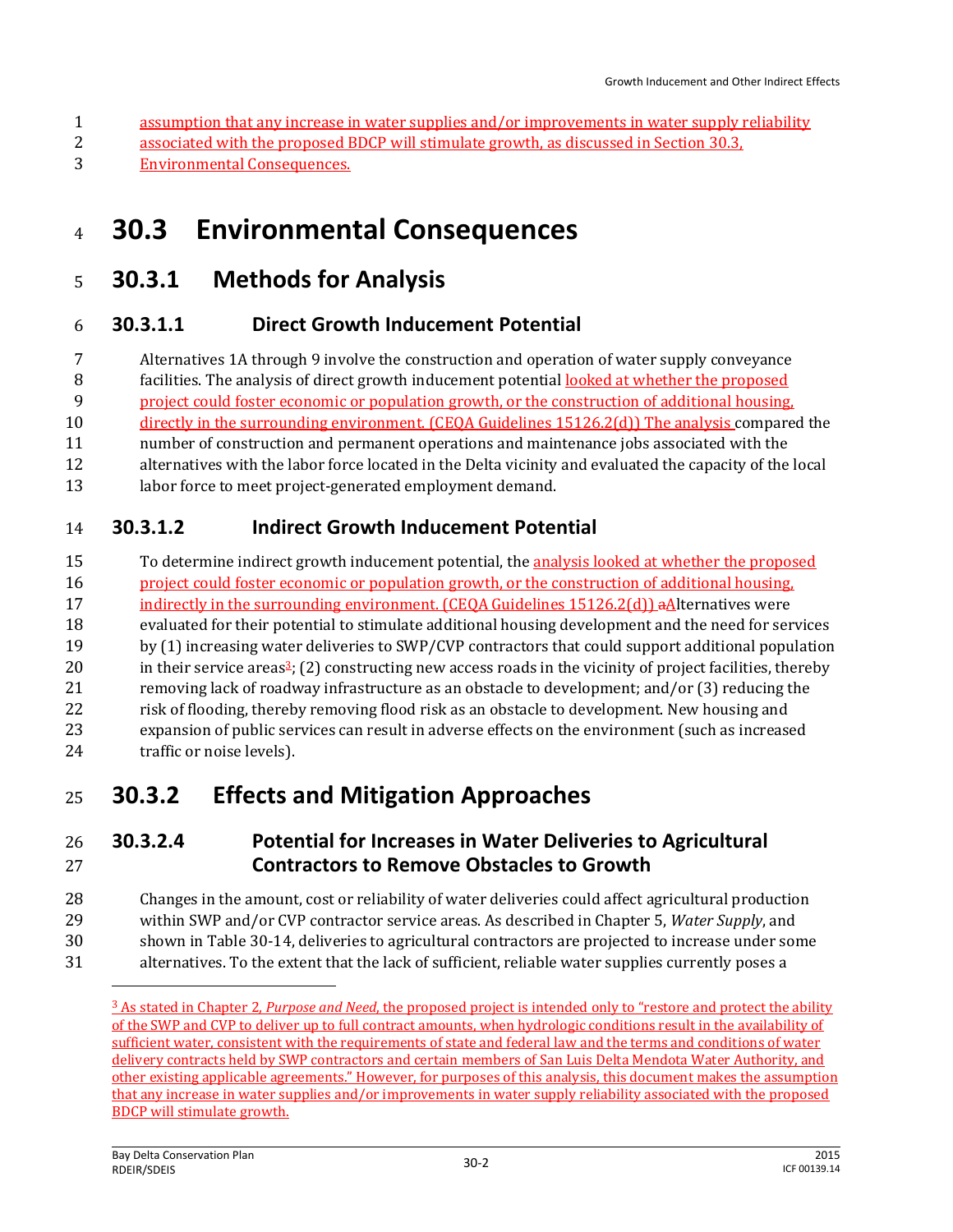constraint to agricultural production, then increased reliable supplies have the potential to support increased agricultural production. Increased reliability of supplies (e.g., increased supplies to agricultural contractors during dry years) may support additional agricultural production. Where and how such increases would occur likely could vary from one farming interest to another. Increased agricultural production could support an increase in seasonal and permanent on-farm employment as well as increased economic activity in the larger agricultural industry (associated with agricultural inputs, processing, transport, etc.). The ability of local labor pools to support 8 seasonal and permanent increases in employment would likely vary from region to region. However, as described in Chapter 14, *Agricultural Resources*, construction of the water conveyance facilities as well as habitat restoration and channel margin habitat enhancement under Alternatives 1A through 9 would occupy agricultural lands, directly precluding future agricultural use. Construction activities associated with Alternatives 1A through 9 may also result in temporary conversion of agricultural 13 lands.

**30.3.7 Conclusions**

 With respect to direct growth inducement potential, construction and operation of BDCP facilities would not foster economic or population growth or the construction of additional housing 17 contribute to the creation of additional housing or jobs-within the study area because of the limited number of new jobs created to construct and operate the facilities relative to the available labor pool

- and housing stock.
- With respect to indirect growth inducement potential associated with facility construction and operation, construction and operation of BDCP facilities could foster economic or population 22 growth, or the construction of additional housing, indirectly in the surrounding environment.
- **pConstruction of proposed permanent roads would not remove an obstacle to growth. The proposed**  roads would not provide access to substantial areas of undeveloped or agricultural land not already served by area roadways.
- 26 With respect to the indirect growth inducement associated with water delivery, t<sub>this</sub> analysis makes several conservative assumptions, including the assumption that any increases in M&I 28 deliveries would support population increases (rather than be used for other purposes). U under the
- No Action Alternative, M&I deliveries would decrease; however, assuming conditions favorable to
- growth were present, growth would likely still occur absent projected increases in deliveries under
- the BDCP. Contractors would seek to develop alternative supplies. Consequently, the impacts of
- growth would likely still occur but would be attributable to other water supply projects.

**i**Implementation of Alternatives 1A, 1B, 1C, 2A, 2B, 2C, 3, 5 and (for select hydrologic regions) Alternative 9 would increase M&I deliveries to SWP contractors. While an adequate water supply is not an impetus to growth, it is a primary public service needed to support growth. Other important factors influencing growth include: economic factors (such as employment opportunities); capacity of public services and infrastructure (e.g., wastewater, public schools, roadways); local land use policies; and land use constraints such as floodplains, sensitive habitat areas, and seismic risk zones.

- $39 \qquad$  GGrowth is projected to occur in the hydrologic regions, and the above alternatives w could remove a 40 potential constraint to that growth: lack of adequate, reliable, water supplies. The analysis estimates potential increases in population based on increases in average annual M&I deliveries. This analysis
- 42 makes several conservative assumptions, including the assumption that any increases in M&I
- deliveries would support population increases (rather than be used for other purposes).